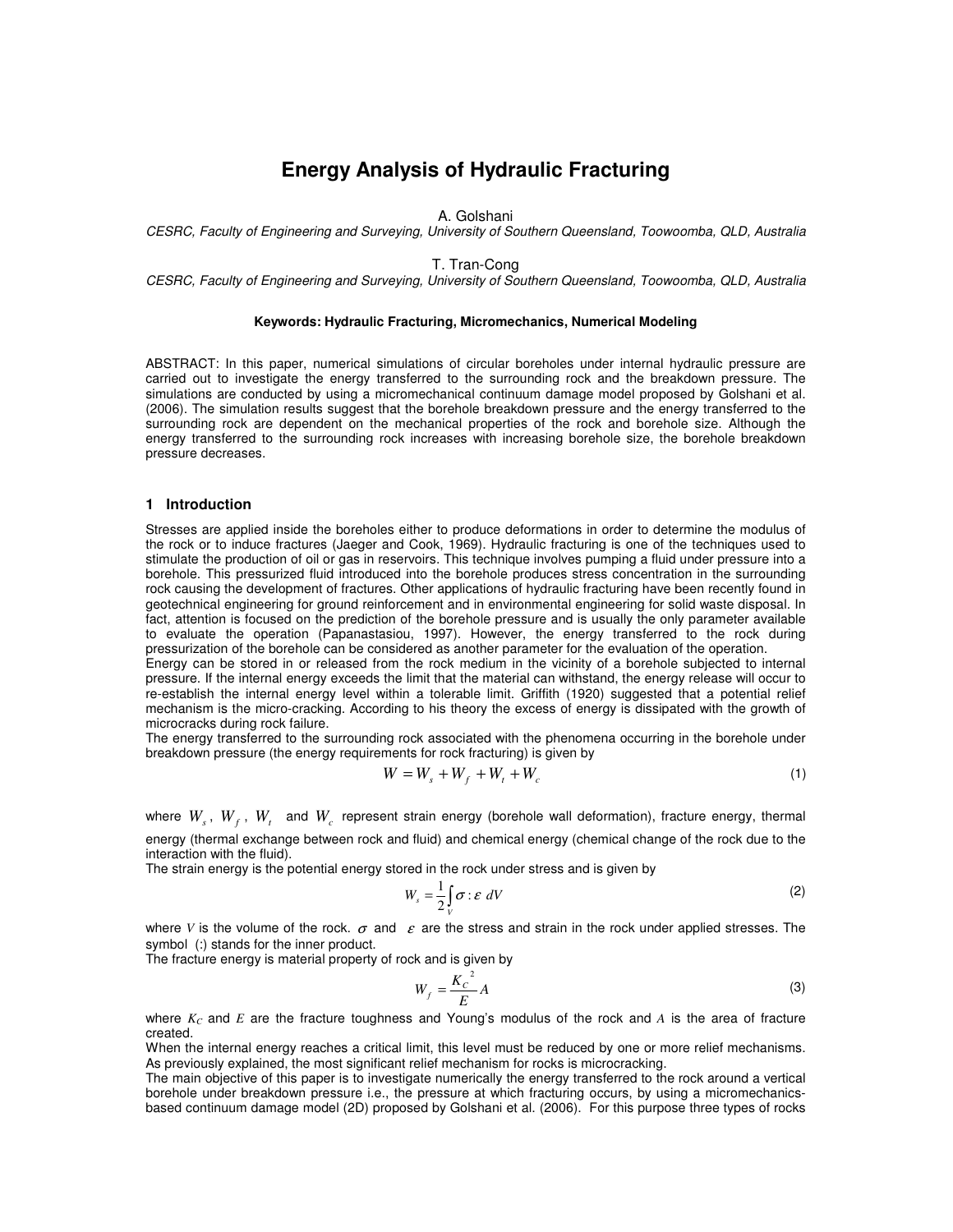i.e., Inada granite, Mount Isa granite and Toowoomba basalt are simulated. The effect of borehole diameter on the transferred energy will also be discussed. In this study we only consider the effects of borehole wall deformation and the fracture energy and the fluid is restricted from entering the microcracks.

# **2 Micromechanics-based continuum damage model**

In this model, the rock matrix is regarded as an elastic solid with *N* groups of microcracks distributed at different orientations, and the *i*-th group is characterized by the microcracks orientation  $\theta^0$ , the number density of the microcracks  $\rho^{(i)}$ , and the average microcracks length  $2c^{(i)}$ .  $\theta^{(i)}$  is the inclination angle of the unit vector  $n^{(i)}$ , normal to a microcrack, to the global axis x<sub>*I*</sub> (see figure 1). In the following discussion, "<sup>\*</sup>" indicates quantities in the local coordinate *x'<sup>i</sup>* - axes.



Figure 1. Rock material containing numerous microcracks

By assuming that microcrack growth occurs in tensile mode *I* (Hallbauter et al., 1973, Kranz, 1979, Costin, 1983, Blair and Cook, 1998), the stress intensity factor  $K_I$  for a single microcrack with respect to local axes  $x'_i$  ( $i=1, 2$ ) axes is approximated by

$$
K_I = -\sqrt{\pi} \ c \ \sigma'_i \tag{4}
$$

where  $\sigma_i'$  is the tensile stress acting normal to the microcrack surface (Fig. 2), and is expressed as:

$$
\sigma'_t = \sigma'_{22} + f(c)S'_{22} \tag{5}
$$



Figure 2. A single microcrack under local stresses

It should be noted that the compressive stress is taken to be positive. The first term on the right hand side of Eq. (5) stems from the far field compression, hence it takes a positive value (compression) in a common case. This means that the first term acts as an inhibiting factor for microcracking. The second term is the tensile stress, which is locally generated as a result of the inhomogeneity of rock and sliding movement on asperities. Following the suggestion by Costin (1983), we assume that the local tensile stress increases proportionally to the deviatoric stress  $S_{22}$ , and that  $f(c)$  is a proportionality coefficient depending only on half the microcrack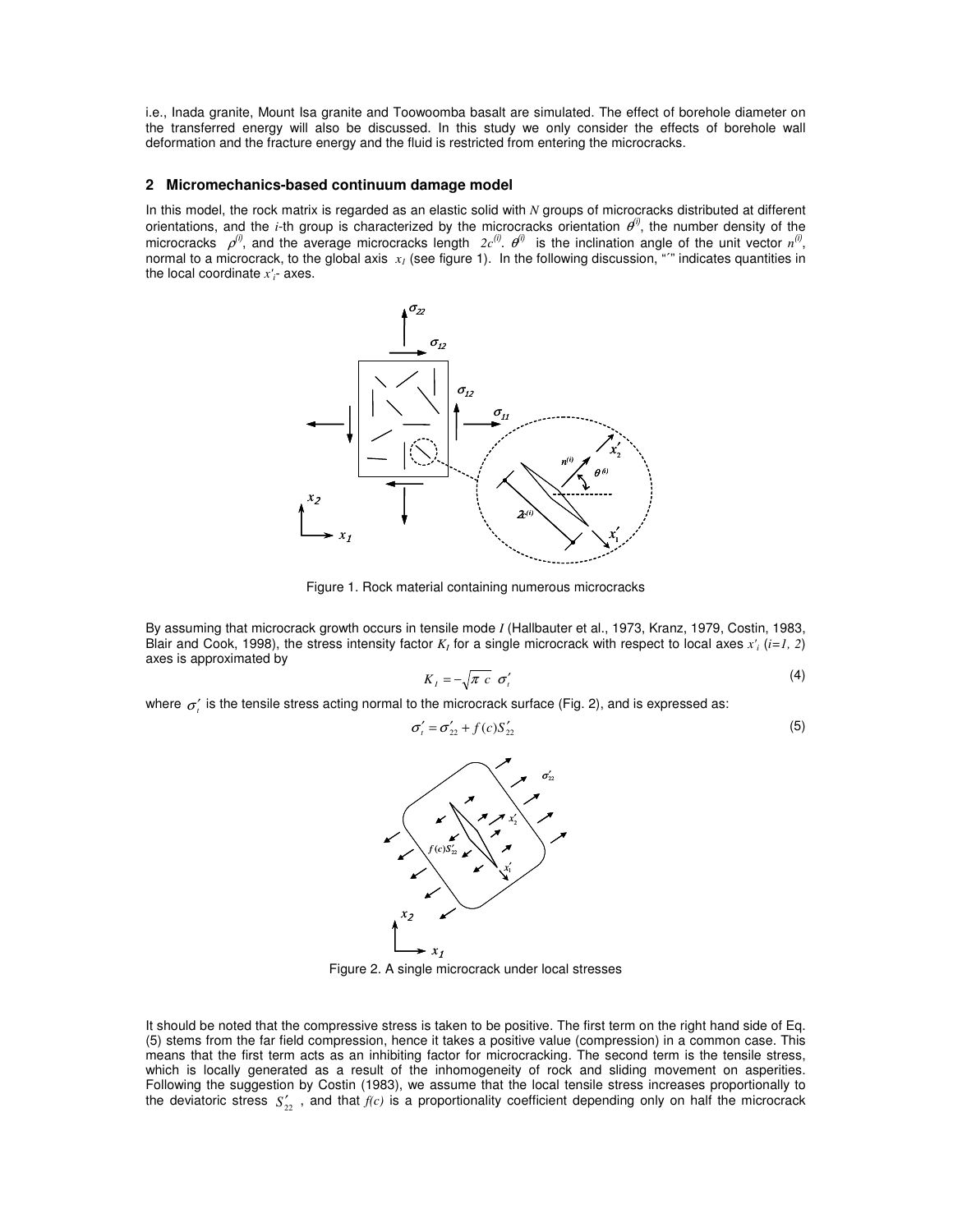length *c*. It is of particular importance to point out that the local tensile stress must decrease as the microcrack grows. Otherwise, the microcrack would propagate without any limit as soon as the stress intensity factor *K<sup>I</sup>* reaches the fracture toughness  $K<sub>IC</sub>$ . This unsatisfactory situation is easily avoided if the proportional coefficient *f(c)* is inversely proportional to half the microcrack length

$$
f(c) = d/c \tag{6}
$$

Where *d* is a typical length scale of material such as grain size, and is experimentally determined (see Golshani et al., 2006).

The stress-induced microcrack growth takes place in tensile mode *I* when the following relation is satisfied

$$
K_{I} - K_{IC} = -\sqrt{\pi c} \sigma'_{I} - K_{IC} = 0
$$
\n<sup>(7)</sup>

Equation (7) was formulated for a single microcrack and the effect of neighbouring microcracks was not considered. In order to evaluate the elastic interaction among neighbouring microcracks, we use the so-called pseudo-traction method developed by Horii and Nemat-Nasser (1985a, 1985b). For simplicity, we first consider an infinite plate with two microcracks  $\alpha$  and  $\beta$  with lengths  $2c_\alpha$  and  $2c_\beta$ , both of which are subjected to far field stresses (see figure 3). This problem is elastically analysed by decomposing it into three sub-problems; i.e. a homogeneous sub-problem and two sub-problems  $\alpha$  and  $\beta$ , as shown in Figure 3. There is no microcrack in the homogenous sub-problem, which is subjected to the same far field stresses as the original problem (i.e.  $\sigma_{11}$ ,  $\sigma_{22}$ and  $\sigma_{12}$ ). In the sub-problem  $\alpha$  and  $\beta$ , we deal with a single microcrack under zero stresses, individually. The traction-free condition must be satisfied on the surface of the microcracks in the original problem since the microcracks  $\alpha$  and  $\beta$  are assumed to be open. To do this,  $-(\sigma_{22}''+\sigma_{22}''^a)$  and  $-(\sigma_{12}''+\sigma_{12}''^a)$  must be applied to the surface of the microcrack  $\alpha$  in the sub-problem  $\alpha$ . Here,  $\sigma_{22}''$  and  $\sigma_{12}''$  are the stresses at the position of microcrack  $\alpha$  arising from the far field stresses in the homogenous problem, and  $\sigma'^{P\alpha}_{12}$  and  $\sigma'^{P\alpha}_{12}$  , called pseudotractions, stand for the stresses at the position of microcrack  $\alpha$  in sub-problem  $\beta$ . That is, the pseudo-tractions are generated by microcrack  $\beta$  through elastic interactions between the microcracks  $\alpha$  and  $\beta$ .



Figure 3. Decomposition of (a) the original problem into (b) the homogeneous problem and (c) and (d) two subproblems

The pseudo-tractions are calculated such that all the boundary conditions for the original problem are satisfied  $\{\sigma'^{P\alpha}\} = |\gamma'^{\alpha\beta}| \{ \sigma'^{\beta}\} + \{\sigma'^{\beta\beta}\}\$  (8)

where  $\{\sigma'^{Pa}\} = \{\sigma'^{Pa}_{11}, \sigma'^{pa}_{22}, \sigma'^{pa}_{12}\}^T$ ,  $\{\sigma'^{\beta}\} = \{\sigma'^{\beta}_{11}, \sigma'^{\beta}_{22}, \sigma'^{\beta}_{12}\}^T$ , and  $\left[\gamma'^{a\beta}\right]$  is a 3×3 matrix and each element of which is a function of the position vectors  $x^\alpha$  and  $x^b$  of the centres of microcracks  $\alpha$  and  $\beta$ , their half lengths ( $c_\alpha$ and  $c_{\beta}$ , and the inclination angle  $\theta_{\alpha\beta}$  between  $x_1^{\beta}$  and  $x_1^{\alpha}$ . Eq. (8) is tentatively called the consistency equation in the sense that stress boundary conditions are taken into account. If more details are necessary, readers should refer to the papers by Horii and Nemat-Nasser (1985a, 1985b), Okui et al. (1993), and Golshani et al. (2006).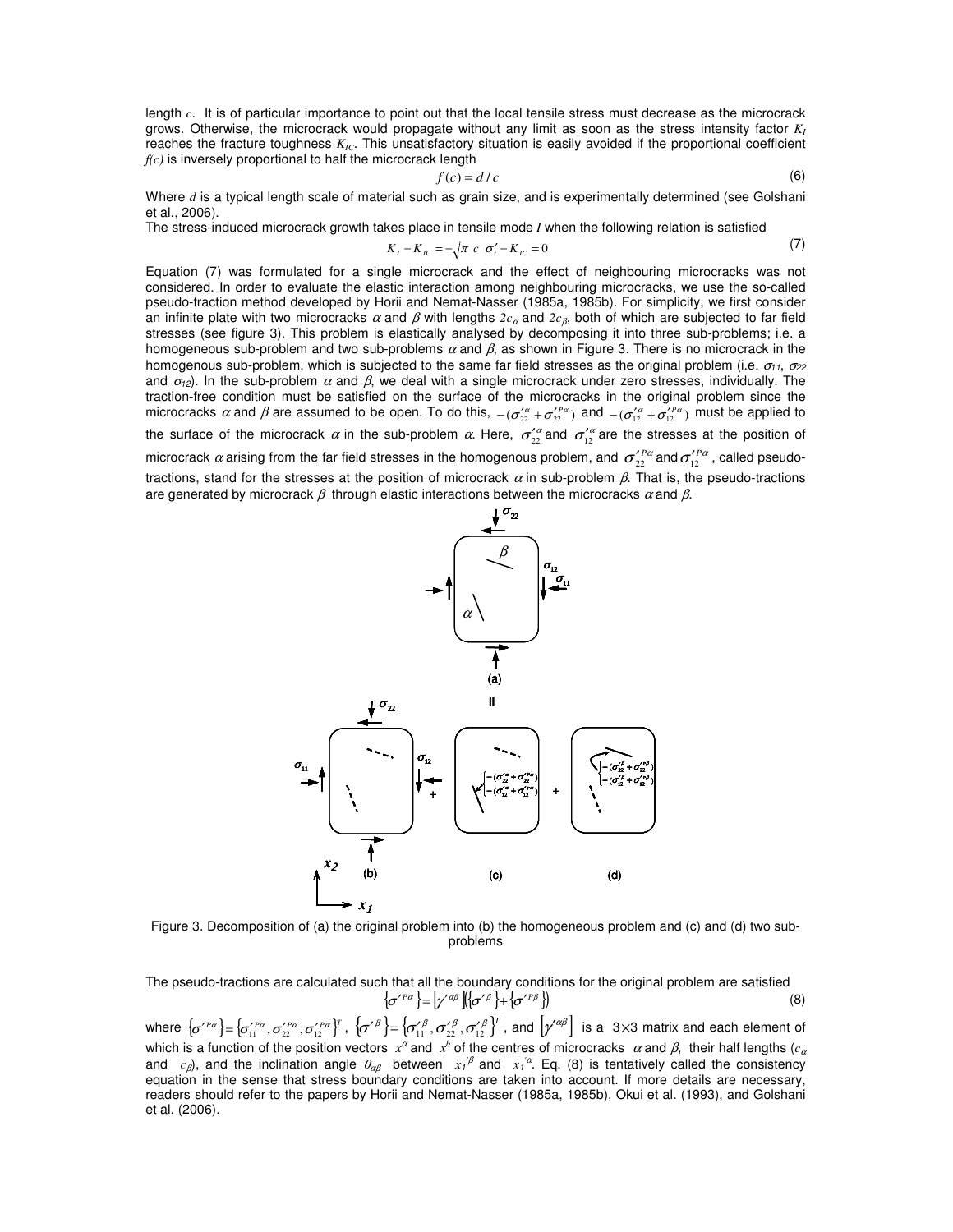Equation (8) was formulated by considering the elastic interaction between two microcracks. In order to deal with more general cases in which a large number of microcracks are involved, the consistency equation (8) can be generalized as an integral equation. Consider *N* groups of microcracks, we can rewrite Eq. (8) with respect to the global axes *x<sup>i</sup>* (*i=1, 2*), as follows

$$
\left\{\sigma^P(x^a)\right\} = \sum_{i=1}^N \rho^{(i)} \int_V \left[ \gamma(c_\beta^{(i)}, \theta_{\alpha\beta}^{(i)}, x^a, x^{\beta^{(i)}}) \right] \left( \left\{\sigma(x^{\beta^{(i)}})\right\} + \left\{\sigma^P(x^{\beta^{(i)}})\right\} \right] dx^{\beta^{(i)}} \tag{9}
$$

Considering the effect of the interaction among microcracks, the stress intensity factor equation (Eq. (4)) can be rewritten as follows

$$
K_{I}(\sigma', \sigma'^{P}, c) = -\sqrt{\pi c} \left[ (\sigma'_{22} + \sigma'^{P}_{22}) + f(c) \left( \frac{(\sigma'_{22} + \sigma'^{P}_{22}) - (\sigma'_{11} + \sigma'^{P}_{11})}{2} \right) \right]
$$
(10)

It is assumed that the rock matrix remains elastic in the entire process so that the inelastic deformation arises from opening of microcracks. Since the matrix is elastic, the stress-strain relationship is given by:

$$
\sigma = D_e : (\varepsilon_t - \hat{\varepsilon}) \tag{11}
$$

where  $D_e$  is the elastic modulus tensor,  $\varepsilon_t$  is the total strain tensor and  $\hat{\varepsilon}$  is the inelastic strain tensor arising from the opening of microcracks. The inelastic strain caused by the microcracks belonging to the *i*-th group is obtained in the local axes *x'<sup>i</sup>* (*i=1, 2*) as

$$
\hat{\varepsilon}' = \rho^{(i)} \int_{-c}^{c} (n'^{(i)} \otimes [u']^{(i)} + [u']^{(i)} \otimes n'^{(i)}) dx' \tag{12}
$$

where  $n^{(i)}$  is the unit vector normal to the microcrack, and  $[u_2']^{(i)}\bigl(=(u_2'^* - u_2'^{-})^{(i)}\bigr)$  is the opening displacement where  $u_2$ <sup>+</sup> and  $u_2$ <sup>+</sup> are the displacements on the positive and negative sides of the microcrack given as

$$
[u'_2]^{(i)} = -\frac{\kappa+1}{2G} \sqrt{(c^{(i)})^2 - x_1'^2} (\sigma'_i) \qquad (|x'_1| \le c^{(i)})
$$
\n(13)

where *G* is the shear modulus, and  $\kappa$  is the Lame constant (Nemat-Nasser and Hori, 1993).

The inelastic strain arising from opening the *i*-th group microcracks is formulated in terms of the average length of microcracks  $2c^{(i)}$ , microcracks orientation  $\theta^{(i)}$ , number density of microcracks  $\rho^{(i)}$ , and the applied stresses  $\sigma$ (Golshani et al., 2006). The inelastic strain arising from all microcracks is calculated by summing Eq. (13) with respect to the global coordinate axes *x<sup>i</sup>* (*i=1, 2*)

$$
\{\bar{\varepsilon}\} = \sum_{i=1}^{N} \left\{\bar{\varepsilon}(c^{(i)}, \theta^{(i)}, \rho^{(i)}, \sigma)\right\}
$$
 (14)

We now have governing equations for analysing stress-induced behaviour of brittle rock; i.e., microcrack growth law (7), consistency equations (9) and constitutive equations (11). Unknowns are  $\sigma$ , *c* and  $\sigma$ <sup>*c*</sup>. The initial values of the unknowns are given by solving boundary value problems by using the stress-induced microcrack growth law. They correspond to a state just after the application of a load. Based on the finite element methods, we solved the governing equations on a numerical basis. Three-node triangular elements were used, in each of which the displacement, the interaction stresses and the length of the microcracks belonging to the *i*-th group are constant.

# **3 Numerical simulation**

In this study a single borehole in rock medium (3000mm×3000mm) was simulated and plane strain condition was assumed. First mesh convergence study was performed to determine the finite element mesh with satisfactory accuracy. For this purpose, Inada granite was considered. Then using this mesh, numerical simulation was carried out for three types of rocks i.e., Inada granite, Mt. Isa granite and Toowoomba basalt to determine the internal energy transferred to the surrounding rock under pressure inside the borehole at failure (using Eqs.1-3).

#### 3.1 Mesh convergence study

In finite element modelling, a finer mesh typically results in a more accurate solution. However, as a mesh is made finer, the computation time increases. A mesh convergence study enables us to obtain an accurate solution with a mesh that is sufficiently dense and not too demanding of computing resources. To perform a mesh convergence study, first we create a mesh using the fewest, reasonable number of nodes and elements and analyse the model. Then, we re-create the mesh with a denser element distribution, re-analyse it and compare the results to those of the previous mesh. We keep increasing number of nodes and elements and reanalyse the model until the results converge satisfactorily within a given tolerance.

Inada granite is biotite granite from a quarry in Kasama, Ibaraki, Japan. Inada granite consists of coarse to medium grains of quartz, feldspar and biotite. The mean grain size of Inada granite is about 2.0 mm (Takemura et al., 2005). From earlier study the mechanical and mineralogical characteristics of Inada granite are known: Inada granite elastic properties are Young' modulus *E=73 MPa* and Poisson's ratio ν*=0.23*. Fracture toughness and length parameter for Inada granite were chosen as  $K_{IC} = 2.50$   $MPa^{1/2}$  and  $d = 0.34$  mm. The average length of microcracks and microcrack number density are *c=0.5mm* and ρ*=0.21* (see Golshani et al., 2006). The uniaxial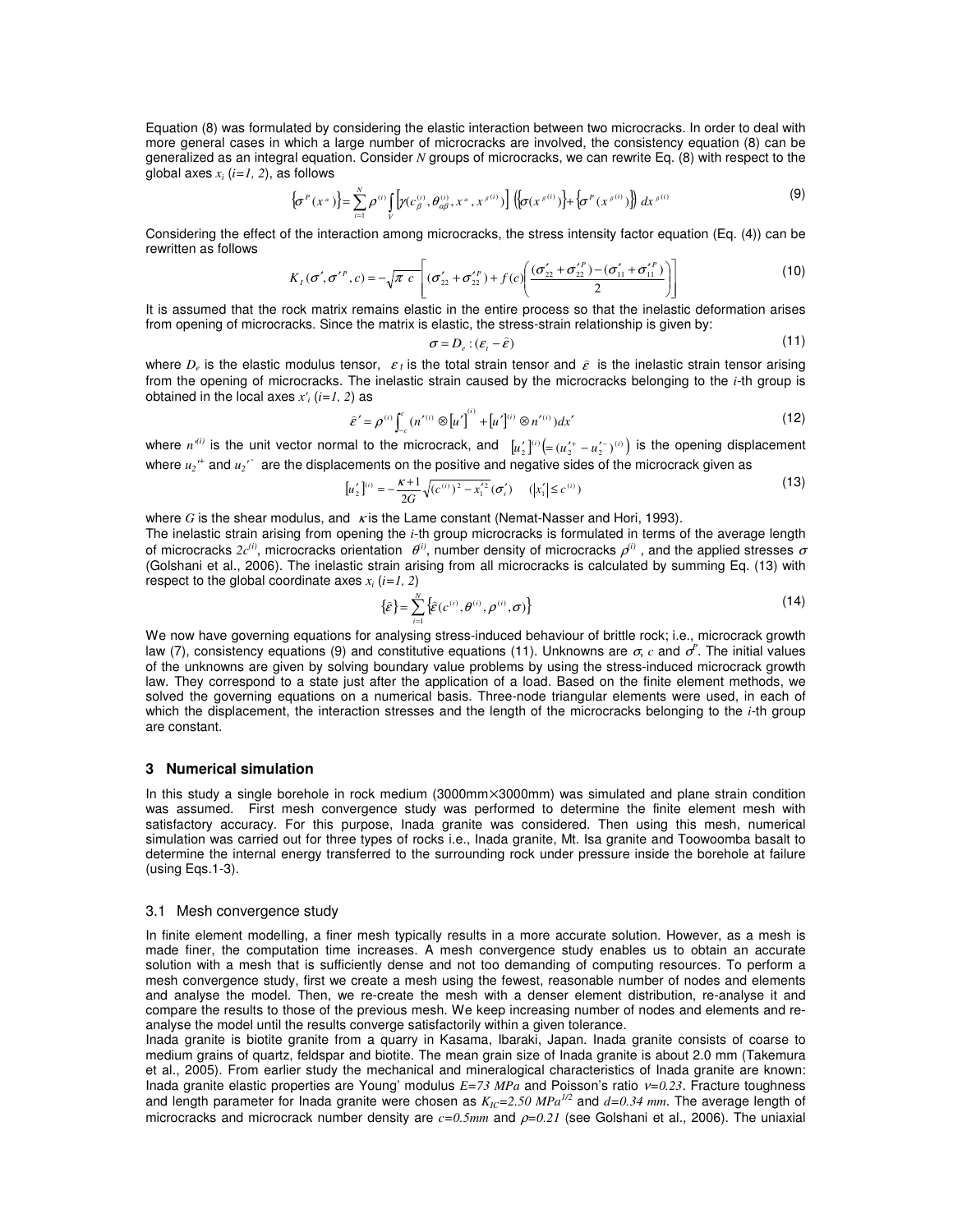compression strength and tensile strength of Inada granite were reported as 160 *MPa* and -7.9 *MPa* (Takemura et al., 2005)

We considered seven cases of meshes as shown in Table 1. The borehole diameter was *50 mm* for all cases. Uniform pressure was applied inside the hole for each case and internal energy under breakdown pressure was determined (Fig. 4). Note that the results were normalized using the reference energy (*W<sup>r</sup>* ) that was chosen as the energy for the first case. As shown in Fig. 4, the energy remains essentially the same from the 3rd case (i.e., the mesh with 326 elements) onwards. It is note worthy that computational cost increases faster than mesh sizes. Thus, we chose the fourth case: a mesh with 195 nodes and 350 elements that satisfies the accuracy requirement of a minimum computational cost.

| Case No.      | No. of elements | No. of nodes |
|---------------|-----------------|--------------|
| 1             | 234             | 132          |
| $\mathcal{P}$ | 246             | 140          |
| 3             | 326             | 182          |
| 4             | 350             | 195          |
| 5             | 414             | 228          |
| 6             | 510             | 278          |
|               |                 | 338          |

Table 1. Number of elements and nodes for different cases



Figure 4. Normalized energy for the meshes with different number of elements and nodes

# 3.2 Calculation of the energy for Inada granite, Mt. Isa granite and Toowoomba basalt

Mt. Isa granite occurs in Northwest Queensland, Australia and its grain size is about *0.2 mm* (Geoscience report, Australia, 2001). Toowoomba basalt (South-eastern Queensland, Australia) is generally fine-grained, dark grey to black igneous rock. In most cases individual minerals cannot be recognized by the naked eye because of the fine grain size (Willmott et al., 1995). Basalt is characterized by mineral grain size less than *0.3 mm* and for Toowoomba basalt, which is fine-grained basalt, the average grain size is set to *0.05 mm*.

The input parameter used in the numerical simulation of Mt. Isa granite and Toowoomba basalt are listed in Table 2 where elastic properties and fracture toughness are from experimental tests using samples with *60 mm* diameter and *145 mm* height.

In crystalline rocks, it is assumed that grain boundaries act as the predominant source of stress concentrating flaws and that the initial microcrack lengths are of the order of the rock grain size (Eberhardt et al., 1999). Thus, we can estimate initial microcrack length of Mt. Isa granite and Toowoomba basalt based on their grain size. The microcrack number density of Mt. Isa granite and Toowoomba basalt are not reported and are set to be 0.21 on a tentative basis.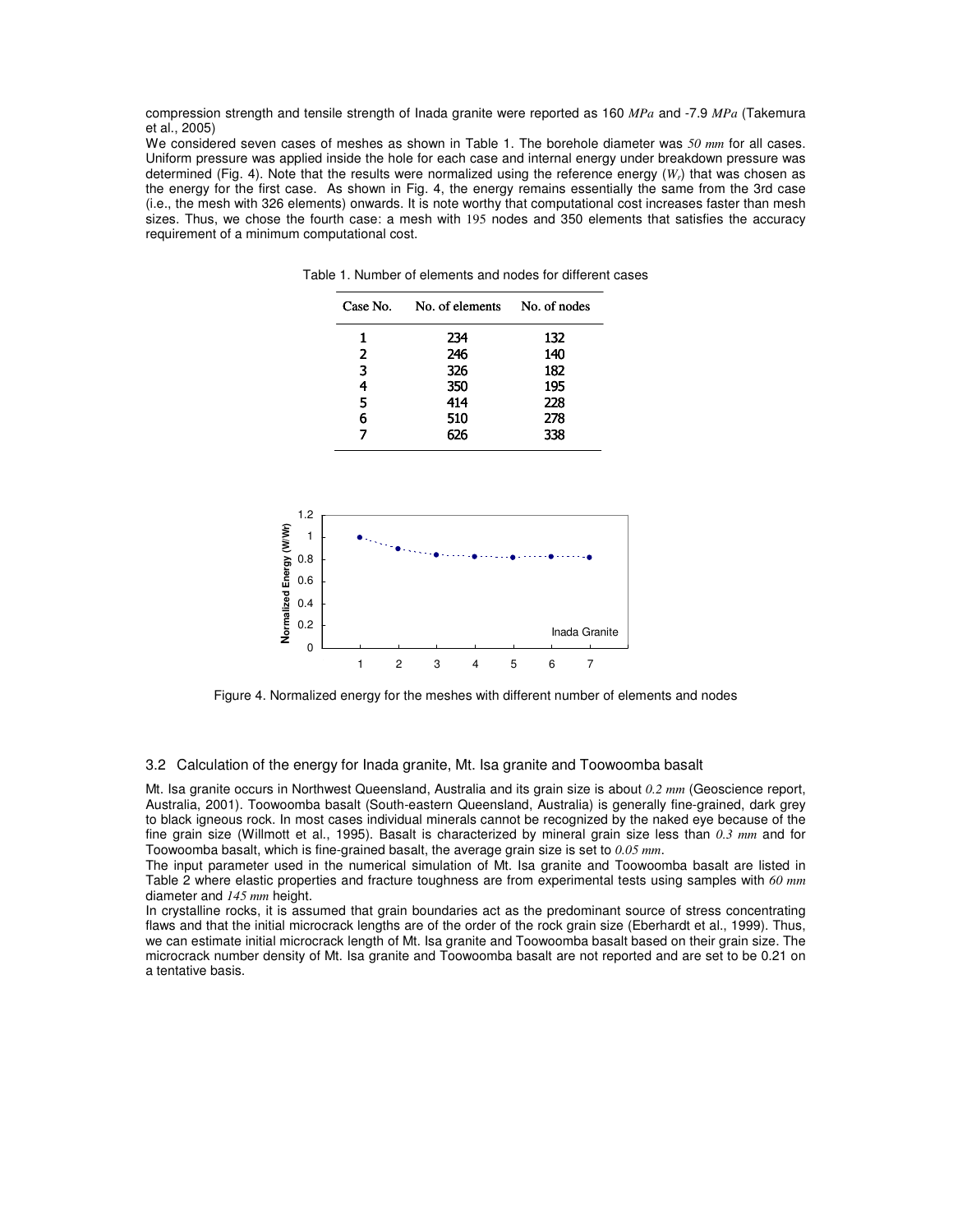Table 2. Model parameters used in numerical calculations for Mt. Isa Granite and Toowoomba Basalt

| Parameter                           | Mt. Isa Granite | Toowoomba Basalt |
|-------------------------------------|-----------------|------------------|
| Young's modulus (GPa)               | 61.4            | 78.7             |
| Poisson's ratio                     | 0.22            | 0.25             |
| Fracture toughness (MPa $m^{1/2}$ ) | 1.94            | 1.88             |
| Initial microcrack length* (µm)     | 50              | 12.5             |
| Number density of microcracks*      | 0.21            | 0.21             |
| Tensile Strength (MPa)              | $-10.1$         | $-14.8$          |

\* These data are estimates.

The region (3000mm×3000mm) with a hole of 50 mm diameter was meshed with 195 nodes and 350 elements (Fig. 5). Uniform stress was applied inside the borehole and the energy at failure for Inada granite, Mt. Isa granite and Toowoomba basalt was obtained as *4.5 KJ*, *5.7 KJ* and *7.3 KJ*. The breakdown stresses of theses three types of rocks were *173 MPa*, *204 MPa* and *255 MPa*. The relationship between borehole pressure and transferred strain energy of Mount Isa granite is shown in Fig. 6.

The tangential stress at the borehole surface was calculated for Inada granite (*-62.5 MPa*), Mt. Isa granite (*-71.4 MPa*) and Toowoomba basalt (*-85.6 MPa*) and which considerably exceed the tensile strength of these rocks obtained experimentally. In relation to this point, Mortia et al. (1997) have found that borehole breakdown does not take place even if the largest tangential stress at the borehole reaches the tensile strength of rock. They suggested that borehole breakdown occurs when the initiated fracture becomes unstable after significant growth. Our simulation shows that at internal pressure of *125 MPa*, the length of microcracks in the vicinity of the borehole is about *0.6 mm* and during pressurization before breakdown, microcrack growth becomes unstable locally (at internal pressure of *170 MPa*, microcrack growth becomes unstable in some areas around the borehole with large cracks of about *3 mm* in length).



Figure 5. (a) A region with a hole inside under pressure of p (not scaled) (b) Finite element mesh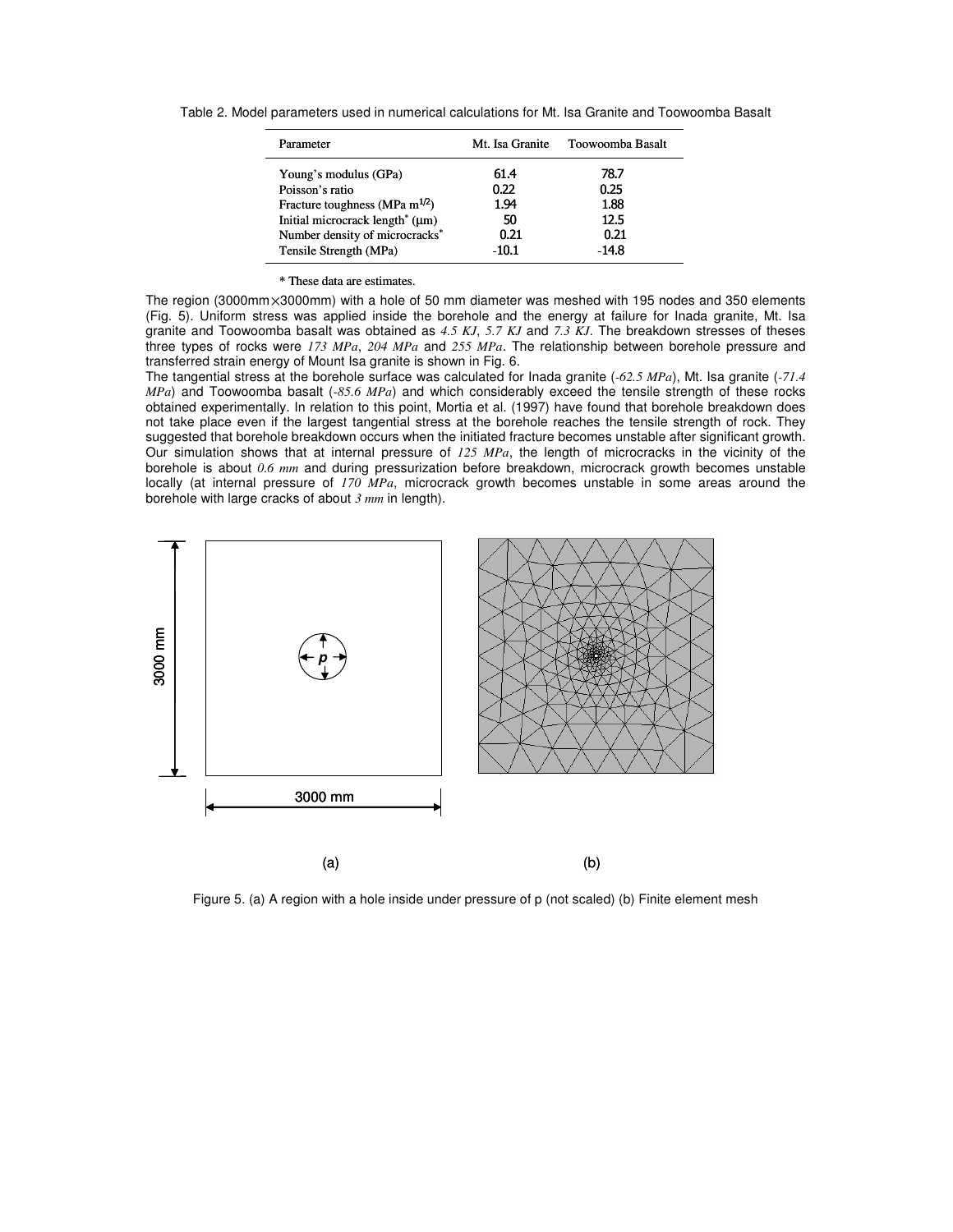

Figure 6. Relationship between pressure  $p$  and strain energy  $W_s$  transferred to the surrounding

## 3.3 The borehole diameter

To investigate the effect of the borehole size on the energy transferred to the surrounding rock under breakdown pressure, Inada granite with boreholes of *25 mm*, *50 mm* and *75 mm* diameter was simulated. The number of elements for these three simulations respectively was 494, 350 and 426 that provide us accurate results. The results show that borehole breakdown pressure and energy are dependent on the borehole size (Table 3). The borehole breakdown pressure is higher for smaller diameter holes. Morita et al. (1995) obtained similar results in the laboratory tests on cubic Berea sandstone (76 cm×76 cm×76 cm) with holes of 10 mm and 38 mm diameters subjected to internal pressure and far field confining stresses. As the borehole diameter increases, the energy transferred to the surrounding rock increases which is due to increase of strain energy component with increasing borehole diameter. Cuss et al. (2003) obtained similar results in their experiments with sandstone.

Table 3. Breakdown pressure and energy transferred to the surrounding rock at failure.

| Hole diameter | Breakdown pressure | Energy |
|---------------|--------------------|--------|
| (mm)          | (MPa)              | (KJ)   |
| 25            | 187                | 2.05   |
| 50            | 173                | 4.52   |
| 75            | 156                | 8.08   |

## **4 Concluding remarks**

A single borehole in rock medium under internal pressure was simulated using a micromechanical continuum damage model (Golshani et al., 2006). The numerical simulation predicts that the borehole breakdown pressure and the energy transferred to the rock depend on the formation's mechanical properties and borehole size. It was found that although the energy transferred to the surrounding rock increases with increasing borehole size the borehole breakdown pressure decreases. Furthermore, the energy seems to increase faster than the decrease of the breakdown pressure.

It should be noted that thermal energy and chemical energy were neglected in the calculation of the energy transferred to the rock around a borehole under internal pressure. For more accurate results these should be taken into consideration.

# **5 Acknowledgment**

This research was supported by the Australian Research Council (ARC).